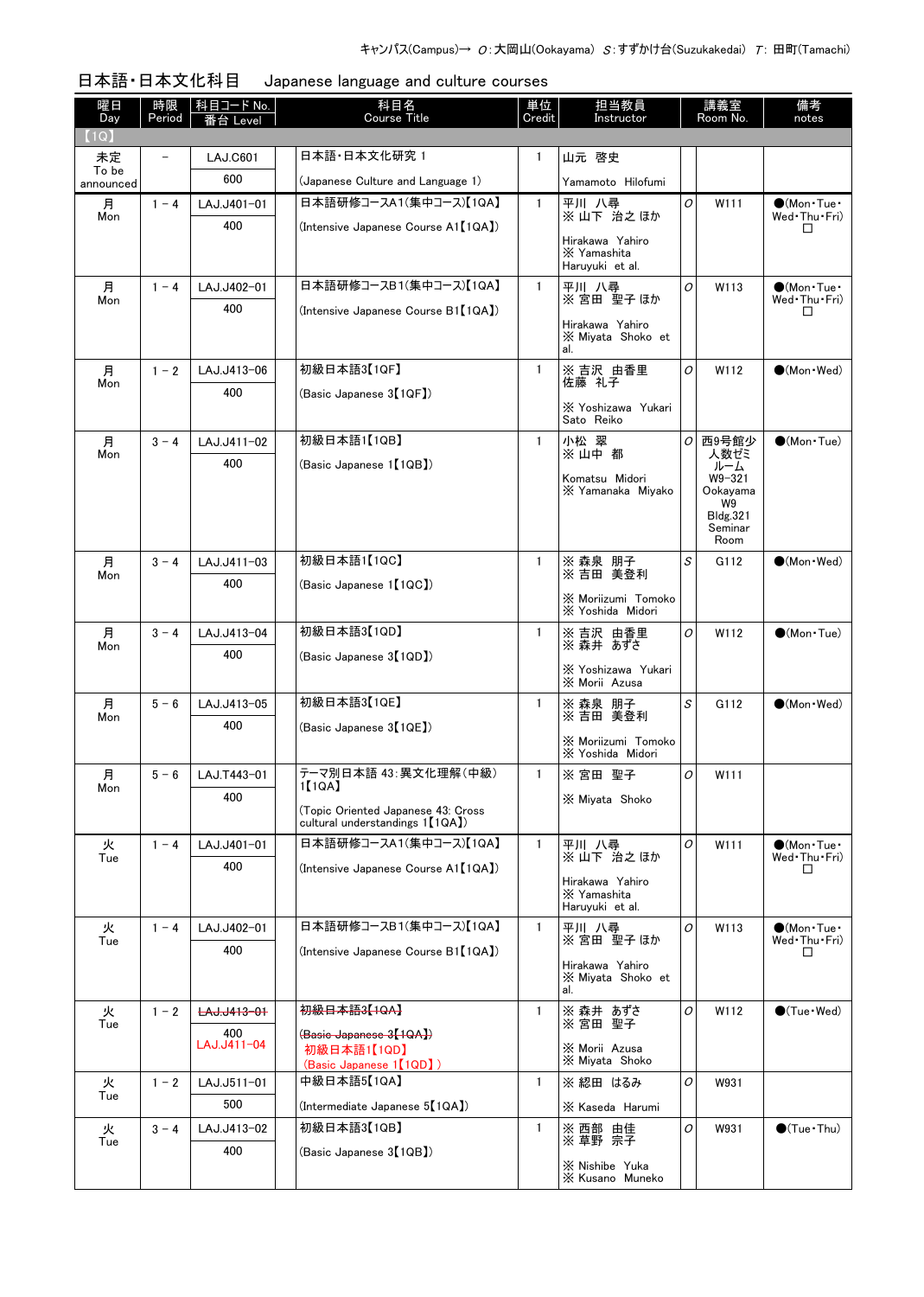| 初級日本語3【1QD】<br>火<br>$3 - 4$<br>LAJ.J413-04<br>※ 吉沢 由香里<br>O<br>W112<br>$\bullet$ (Mon Tue)<br>1.<br>※ 森井 あずさ<br>Tue<br>400<br>(Basic Japanese 3【1QD】)<br>X Yoshizawa Yukari<br>X Morii Azusa<br>上級日本語 1:セミナーを聞く【1QC】<br>西9号館少<br>火<br>$3 - 4$<br>$\mathbf{1}$<br>森田 淳子<br>0<br>LAJ.J501-03<br>人数ゼミ<br>Tue<br>500<br>(Advanced Japanese 1: Academic<br>Morita Junko<br>ルーム<br>listening[1QC])<br>W9-321<br>Ookayama<br>W9<br>Bldg.321<br>Seminar<br>Room<br>初級日本語1【1QB】<br>火<br>$\mathbf{1}$<br>小松 翠<br>$5 - 6$<br>LAJ.J411-02<br>O<br>W112<br>$(Mon\cdot Tue)$<br>※山中 都<br>Tue<br>400<br>(Basic Japanese 1【1QB】)<br>Komatsu Midori<br>X Yamanaka Miyako<br>中級日本語1【1QB】<br>※ 西部 由佳<br>O<br>火<br>$5 - 6$<br>LAJ.J421-02<br>$\mathbf{1}$<br>W111<br>Tue<br>400<br>(Intermediate Japanese 1【1QB】)<br>X Nishibe Yuka<br>テーマ別日本語 15:漢字(初級)1【1QA】<br>$\mathbf{1}$<br>火<br>$5 - 6$<br>LAJ.T415-01<br>※ 谷田部 由木子<br>0<br>W931<br>Tue<br>400<br>(Topic Oriented Japanese 15: Kanji basic<br>X Yatabe Yukiko<br>1[1QA]<br>テーマ別日本語 45:異文化理解(中級)<br>O<br>※ 斎藤 ちぐさ<br>火<br>$\mathbf{1}$<br>W113<br>$5 - 6$<br>LAJ.T445-01<br>3[1QA]<br>Tue<br>400<br>X Saito Chigusa<br>(Topic Oriented Japanese 45: Cross)<br>cultural understandings 3 <sup>[1QA]</sup> )<br>中級日本語3【1QB】<br>※ 西部 由佳<br>O<br>火<br>$7 - 8$<br>$\mathbf{1}$<br>W111<br>LAJ.J423-02<br>Tue<br>400<br>(Intermediate Japanese 3【1QB】)<br>X Nishibe Yuka<br>テーマ別日本語 21:聴解・会話(中級)<br>O<br>火<br>$7 - 8$<br>LAJ.T421-01<br>$\mathbf{1}$<br>※ 斎藤 ちぐさ<br>W113<br>1[1QA]<br>Tue<br>400<br>X Saito Chigusa<br>(Topic Oriented Japanese 21:<br>Intermediate listening comprehension and<br>conversation 1【1QA】<br>テーマ別日本語 41: プレゼンテーションのため<br>$\overline{O}$<br>$7 - 8$<br>LAJ.T441-01<br>$\mathbf{1}$<br>火<br>※山中 都<br>W112<br>の発音(中級)【1QA】<br>Tue<br>400<br>X Yamanaka Miyako<br>(Topic Oriented Japanese 41:<br>Pronunciation for presentation [1QA])<br>Topic Oriented Japanese 51: Strategic<br>S<br>火<br>$7 - 8$<br>山元 啓史<br>G112<br>LAJ.T501-02<br>$\mathbf{1}$<br>approach to Japanese and culture<br>Tue<br>500<br>1【1QB】<br>Yamamoto Hilofumi<br>(テーマ別日本語 51:言語文化ストラテジ<br>$1$ [ $1$ QB] $)$<br>上級日本語 3:セミナーで発表する【1QA】<br>S<br>$\mathbf{1}$<br>山元 啓史<br>火<br>$9 - 10$<br>LAJ.J503-01<br>G112<br>Tue<br>500<br>(Advanced Japanese 3: Academic<br>Yamamoto Hilofumi<br>presentation [1QA])<br>日本語研修コースA1(集中コース)【1QA】<br>水<br>O<br>$1 - 4$<br>LAJ.J401-01<br>$\mathbf{1}$<br>平川 八尋<br>$\bigcirc$ (Mon Tue $\cdot$<br>W111<br>※山下 治之ほか<br>Wed Thu Fri)<br>Wed<br>400<br>(Intensive Japanese Course A1【1QA】)<br>□<br>Hirakawa Yahiro<br>X Yamashita<br>Haruyuki et al.<br>日本語研修コースB1(集中コース)【1QA】<br>O<br>水<br>$\mathbf{1}$<br>W113<br>$\bigcirc$ (Mon Tue $\cdot$<br>$1 - 4$<br>LAJ.J402-01<br>平川 八尋<br>※宮田 聖子 ほか<br>Wed Thu Fri)<br>Wed<br>400<br>(Intensive Japanese Course B1 [1QA])<br>□<br>Hirakawa Yahiro<br>X Miyata Shoko et<br>al.<br>初級日本語1【1QA】<br>水<br>$\mathbf{1}$<br>※ 吉沢 由香里<br>0<br>$\bullet$ (Wed $\cdot$ Fri)<br>$3 - 4$<br>LAJ.J411-01<br>W936<br>※ 谷田部 由木子<br>Wed<br>400<br>(Basic Japanese 1【1QA】)<br>X Yoshizawa Yukari<br>X Yatabe Yukiko<br>初級日本語3【1QC】<br>S<br>水<br>$\mathbf{1}$<br>※ 吉田 美登利<br>G112<br>$\bigcirc$ (Wed Fri)<br>$3 - 4$<br>LAJ.J413-03<br>※ 斎藤 ちぐさ<br>Wed<br>400<br>(Basic Japanese 3【1QC】)<br>X Yoshida Midori<br>X Saito Chigusa | 曜日<br>Day | 時限<br>Period | │ 科目コード No.<br>≸台 Level | 科目名<br><b>Course Title</b> | 単位<br>Credit | 担当教員<br>Instructor | 講義室<br>Room No. | 備考<br>notes |
|---------------------------------------------------------------------------------------------------------------------------------------------------------------------------------------------------------------------------------------------------------------------------------------------------------------------------------------------------------------------------------------------------------------------------------------------------------------------------------------------------------------------------------------------------------------------------------------------------------------------------------------------------------------------------------------------------------------------------------------------------------------------------------------------------------------------------------------------------------------------------------------------------------------------------------------------------------------------------------------------------------------------------------------------------------------------------------------------------------------------------------------------------------------------------------------------------------------------------------------------------------------------------------------------------------------------------------------------------------------------------------------------------------------------------------------------------------------------------------------------------------------------------------------------------------------------------------------------------------------------------------------------------------------------------------------------------------------------------------------------------------------------------------------------------------------------------------------------------------------------------------------------------------------------------------------------------------------------------------------------------------------------------------------------------------------------------------------------------------------------------------------------------------------------------------------------------------------------------------------------------------------------------------------------------------------------------------------------------------------------------------------------------------------------------------------------------------------------------------------------------------------------------------------------------------------------------------------------------------------------------------------------------------------------------------------------------------------------------------------------------------------------------------------------------------------------------------------------------------------------------------------------------------------------------------------------------------------------------------------------------------------------------------------------------------------------------------------------------------------------------------------------------------------------------------------------------------------------------------------------------------------------------------------------------------------------|-----------|--------------|-------------------------|----------------------------|--------------|--------------------|-----------------|-------------|
|                                                                                                                                                                                                                                                                                                                                                                                                                                                                                                                                                                                                                                                                                                                                                                                                                                                                                                                                                                                                                                                                                                                                                                                                                                                                                                                                                                                                                                                                                                                                                                                                                                                                                                                                                                                                                                                                                                                                                                                                                                                                                                                                                                                                                                                                                                                                                                                                                                                                                                                                                                                                                                                                                                                                                                                                                                                                                                                                                                                                                                                                                                                                                                                                                                                                                                                     | (1Q)      |              |                         |                            |              |                    |                 |             |
|                                                                                                                                                                                                                                                                                                                                                                                                                                                                                                                                                                                                                                                                                                                                                                                                                                                                                                                                                                                                                                                                                                                                                                                                                                                                                                                                                                                                                                                                                                                                                                                                                                                                                                                                                                                                                                                                                                                                                                                                                                                                                                                                                                                                                                                                                                                                                                                                                                                                                                                                                                                                                                                                                                                                                                                                                                                                                                                                                                                                                                                                                                                                                                                                                                                                                                                     |           |              |                         |                            |              |                    |                 |             |
|                                                                                                                                                                                                                                                                                                                                                                                                                                                                                                                                                                                                                                                                                                                                                                                                                                                                                                                                                                                                                                                                                                                                                                                                                                                                                                                                                                                                                                                                                                                                                                                                                                                                                                                                                                                                                                                                                                                                                                                                                                                                                                                                                                                                                                                                                                                                                                                                                                                                                                                                                                                                                                                                                                                                                                                                                                                                                                                                                                                                                                                                                                                                                                                                                                                                                                                     |           |              |                         |                            |              |                    |                 |             |
|                                                                                                                                                                                                                                                                                                                                                                                                                                                                                                                                                                                                                                                                                                                                                                                                                                                                                                                                                                                                                                                                                                                                                                                                                                                                                                                                                                                                                                                                                                                                                                                                                                                                                                                                                                                                                                                                                                                                                                                                                                                                                                                                                                                                                                                                                                                                                                                                                                                                                                                                                                                                                                                                                                                                                                                                                                                                                                                                                                                                                                                                                                                                                                                                                                                                                                                     |           |              |                         |                            |              |                    |                 |             |
|                                                                                                                                                                                                                                                                                                                                                                                                                                                                                                                                                                                                                                                                                                                                                                                                                                                                                                                                                                                                                                                                                                                                                                                                                                                                                                                                                                                                                                                                                                                                                                                                                                                                                                                                                                                                                                                                                                                                                                                                                                                                                                                                                                                                                                                                                                                                                                                                                                                                                                                                                                                                                                                                                                                                                                                                                                                                                                                                                                                                                                                                                                                                                                                                                                                                                                                     |           |              |                         |                            |              |                    |                 |             |
|                                                                                                                                                                                                                                                                                                                                                                                                                                                                                                                                                                                                                                                                                                                                                                                                                                                                                                                                                                                                                                                                                                                                                                                                                                                                                                                                                                                                                                                                                                                                                                                                                                                                                                                                                                                                                                                                                                                                                                                                                                                                                                                                                                                                                                                                                                                                                                                                                                                                                                                                                                                                                                                                                                                                                                                                                                                                                                                                                                                                                                                                                                                                                                                                                                                                                                                     |           |              |                         |                            |              |                    |                 |             |
|                                                                                                                                                                                                                                                                                                                                                                                                                                                                                                                                                                                                                                                                                                                                                                                                                                                                                                                                                                                                                                                                                                                                                                                                                                                                                                                                                                                                                                                                                                                                                                                                                                                                                                                                                                                                                                                                                                                                                                                                                                                                                                                                                                                                                                                                                                                                                                                                                                                                                                                                                                                                                                                                                                                                                                                                                                                                                                                                                                                                                                                                                                                                                                                                                                                                                                                     |           |              |                         |                            |              |                    |                 |             |
|                                                                                                                                                                                                                                                                                                                                                                                                                                                                                                                                                                                                                                                                                                                                                                                                                                                                                                                                                                                                                                                                                                                                                                                                                                                                                                                                                                                                                                                                                                                                                                                                                                                                                                                                                                                                                                                                                                                                                                                                                                                                                                                                                                                                                                                                                                                                                                                                                                                                                                                                                                                                                                                                                                                                                                                                                                                                                                                                                                                                                                                                                                                                                                                                                                                                                                                     |           |              |                         |                            |              |                    |                 |             |
|                                                                                                                                                                                                                                                                                                                                                                                                                                                                                                                                                                                                                                                                                                                                                                                                                                                                                                                                                                                                                                                                                                                                                                                                                                                                                                                                                                                                                                                                                                                                                                                                                                                                                                                                                                                                                                                                                                                                                                                                                                                                                                                                                                                                                                                                                                                                                                                                                                                                                                                                                                                                                                                                                                                                                                                                                                                                                                                                                                                                                                                                                                                                                                                                                                                                                                                     |           |              |                         |                            |              |                    |                 |             |
|                                                                                                                                                                                                                                                                                                                                                                                                                                                                                                                                                                                                                                                                                                                                                                                                                                                                                                                                                                                                                                                                                                                                                                                                                                                                                                                                                                                                                                                                                                                                                                                                                                                                                                                                                                                                                                                                                                                                                                                                                                                                                                                                                                                                                                                                                                                                                                                                                                                                                                                                                                                                                                                                                                                                                                                                                                                                                                                                                                                                                                                                                                                                                                                                                                                                                                                     |           |              |                         |                            |              |                    |                 |             |
|                                                                                                                                                                                                                                                                                                                                                                                                                                                                                                                                                                                                                                                                                                                                                                                                                                                                                                                                                                                                                                                                                                                                                                                                                                                                                                                                                                                                                                                                                                                                                                                                                                                                                                                                                                                                                                                                                                                                                                                                                                                                                                                                                                                                                                                                                                                                                                                                                                                                                                                                                                                                                                                                                                                                                                                                                                                                                                                                                                                                                                                                                                                                                                                                                                                                                                                     |           |              |                         |                            |              |                    |                 |             |
|                                                                                                                                                                                                                                                                                                                                                                                                                                                                                                                                                                                                                                                                                                                                                                                                                                                                                                                                                                                                                                                                                                                                                                                                                                                                                                                                                                                                                                                                                                                                                                                                                                                                                                                                                                                                                                                                                                                                                                                                                                                                                                                                                                                                                                                                                                                                                                                                                                                                                                                                                                                                                                                                                                                                                                                                                                                                                                                                                                                                                                                                                                                                                                                                                                                                                                                     |           |              |                         |                            |              |                    |                 |             |
|                                                                                                                                                                                                                                                                                                                                                                                                                                                                                                                                                                                                                                                                                                                                                                                                                                                                                                                                                                                                                                                                                                                                                                                                                                                                                                                                                                                                                                                                                                                                                                                                                                                                                                                                                                                                                                                                                                                                                                                                                                                                                                                                                                                                                                                                                                                                                                                                                                                                                                                                                                                                                                                                                                                                                                                                                                                                                                                                                                                                                                                                                                                                                                                                                                                                                                                     |           |              |                         |                            |              |                    |                 |             |
|                                                                                                                                                                                                                                                                                                                                                                                                                                                                                                                                                                                                                                                                                                                                                                                                                                                                                                                                                                                                                                                                                                                                                                                                                                                                                                                                                                                                                                                                                                                                                                                                                                                                                                                                                                                                                                                                                                                                                                                                                                                                                                                                                                                                                                                                                                                                                                                                                                                                                                                                                                                                                                                                                                                                                                                                                                                                                                                                                                                                                                                                                                                                                                                                                                                                                                                     |           |              |                         |                            |              |                    |                 |             |
|                                                                                                                                                                                                                                                                                                                                                                                                                                                                                                                                                                                                                                                                                                                                                                                                                                                                                                                                                                                                                                                                                                                                                                                                                                                                                                                                                                                                                                                                                                                                                                                                                                                                                                                                                                                                                                                                                                                                                                                                                                                                                                                                                                                                                                                                                                                                                                                                                                                                                                                                                                                                                                                                                                                                                                                                                                                                                                                                                                                                                                                                                                                                                                                                                                                                                                                     |           |              |                         |                            |              |                    |                 |             |
|                                                                                                                                                                                                                                                                                                                                                                                                                                                                                                                                                                                                                                                                                                                                                                                                                                                                                                                                                                                                                                                                                                                                                                                                                                                                                                                                                                                                                                                                                                                                                                                                                                                                                                                                                                                                                                                                                                                                                                                                                                                                                                                                                                                                                                                                                                                                                                                                                                                                                                                                                                                                                                                                                                                                                                                                                                                                                                                                                                                                                                                                                                                                                                                                                                                                                                                     |           |              |                         |                            |              |                    |                 |             |
|                                                                                                                                                                                                                                                                                                                                                                                                                                                                                                                                                                                                                                                                                                                                                                                                                                                                                                                                                                                                                                                                                                                                                                                                                                                                                                                                                                                                                                                                                                                                                                                                                                                                                                                                                                                                                                                                                                                                                                                                                                                                                                                                                                                                                                                                                                                                                                                                                                                                                                                                                                                                                                                                                                                                                                                                                                                                                                                                                                                                                                                                                                                                                                                                                                                                                                                     |           |              |                         |                            |              |                    |                 |             |
|                                                                                                                                                                                                                                                                                                                                                                                                                                                                                                                                                                                                                                                                                                                                                                                                                                                                                                                                                                                                                                                                                                                                                                                                                                                                                                                                                                                                                                                                                                                                                                                                                                                                                                                                                                                                                                                                                                                                                                                                                                                                                                                                                                                                                                                                                                                                                                                                                                                                                                                                                                                                                                                                                                                                                                                                                                                                                                                                                                                                                                                                                                                                                                                                                                                                                                                     |           |              |                         |                            |              |                    |                 |             |
|                                                                                                                                                                                                                                                                                                                                                                                                                                                                                                                                                                                                                                                                                                                                                                                                                                                                                                                                                                                                                                                                                                                                                                                                                                                                                                                                                                                                                                                                                                                                                                                                                                                                                                                                                                                                                                                                                                                                                                                                                                                                                                                                                                                                                                                                                                                                                                                                                                                                                                                                                                                                                                                                                                                                                                                                                                                                                                                                                                                                                                                                                                                                                                                                                                                                                                                     |           |              |                         |                            |              |                    |                 |             |
|                                                                                                                                                                                                                                                                                                                                                                                                                                                                                                                                                                                                                                                                                                                                                                                                                                                                                                                                                                                                                                                                                                                                                                                                                                                                                                                                                                                                                                                                                                                                                                                                                                                                                                                                                                                                                                                                                                                                                                                                                                                                                                                                                                                                                                                                                                                                                                                                                                                                                                                                                                                                                                                                                                                                                                                                                                                                                                                                                                                                                                                                                                                                                                                                                                                                                                                     |           |              |                         |                            |              |                    |                 |             |
|                                                                                                                                                                                                                                                                                                                                                                                                                                                                                                                                                                                                                                                                                                                                                                                                                                                                                                                                                                                                                                                                                                                                                                                                                                                                                                                                                                                                                                                                                                                                                                                                                                                                                                                                                                                                                                                                                                                                                                                                                                                                                                                                                                                                                                                                                                                                                                                                                                                                                                                                                                                                                                                                                                                                                                                                                                                                                                                                                                                                                                                                                                                                                                                                                                                                                                                     |           |              |                         |                            |              |                    |                 |             |
|                                                                                                                                                                                                                                                                                                                                                                                                                                                                                                                                                                                                                                                                                                                                                                                                                                                                                                                                                                                                                                                                                                                                                                                                                                                                                                                                                                                                                                                                                                                                                                                                                                                                                                                                                                                                                                                                                                                                                                                                                                                                                                                                                                                                                                                                                                                                                                                                                                                                                                                                                                                                                                                                                                                                                                                                                                                                                                                                                                                                                                                                                                                                                                                                                                                                                                                     |           |              |                         |                            |              |                    |                 |             |
|                                                                                                                                                                                                                                                                                                                                                                                                                                                                                                                                                                                                                                                                                                                                                                                                                                                                                                                                                                                                                                                                                                                                                                                                                                                                                                                                                                                                                                                                                                                                                                                                                                                                                                                                                                                                                                                                                                                                                                                                                                                                                                                                                                                                                                                                                                                                                                                                                                                                                                                                                                                                                                                                                                                                                                                                                                                                                                                                                                                                                                                                                                                                                                                                                                                                                                                     |           |              |                         |                            |              |                    |                 |             |
|                                                                                                                                                                                                                                                                                                                                                                                                                                                                                                                                                                                                                                                                                                                                                                                                                                                                                                                                                                                                                                                                                                                                                                                                                                                                                                                                                                                                                                                                                                                                                                                                                                                                                                                                                                                                                                                                                                                                                                                                                                                                                                                                                                                                                                                                                                                                                                                                                                                                                                                                                                                                                                                                                                                                                                                                                                                                                                                                                                                                                                                                                                                                                                                                                                                                                                                     |           |              |                         |                            |              |                    |                 |             |
|                                                                                                                                                                                                                                                                                                                                                                                                                                                                                                                                                                                                                                                                                                                                                                                                                                                                                                                                                                                                                                                                                                                                                                                                                                                                                                                                                                                                                                                                                                                                                                                                                                                                                                                                                                                                                                                                                                                                                                                                                                                                                                                                                                                                                                                                                                                                                                                                                                                                                                                                                                                                                                                                                                                                                                                                                                                                                                                                                                                                                                                                                                                                                                                                                                                                                                                     |           |              |                         |                            |              |                    |                 |             |
|                                                                                                                                                                                                                                                                                                                                                                                                                                                                                                                                                                                                                                                                                                                                                                                                                                                                                                                                                                                                                                                                                                                                                                                                                                                                                                                                                                                                                                                                                                                                                                                                                                                                                                                                                                                                                                                                                                                                                                                                                                                                                                                                                                                                                                                                                                                                                                                                                                                                                                                                                                                                                                                                                                                                                                                                                                                                                                                                                                                                                                                                                                                                                                                                                                                                                                                     |           |              |                         |                            |              |                    |                 |             |
|                                                                                                                                                                                                                                                                                                                                                                                                                                                                                                                                                                                                                                                                                                                                                                                                                                                                                                                                                                                                                                                                                                                                                                                                                                                                                                                                                                                                                                                                                                                                                                                                                                                                                                                                                                                                                                                                                                                                                                                                                                                                                                                                                                                                                                                                                                                                                                                                                                                                                                                                                                                                                                                                                                                                                                                                                                                                                                                                                                                                                                                                                                                                                                                                                                                                                                                     |           |              |                         |                            |              |                    |                 |             |
|                                                                                                                                                                                                                                                                                                                                                                                                                                                                                                                                                                                                                                                                                                                                                                                                                                                                                                                                                                                                                                                                                                                                                                                                                                                                                                                                                                                                                                                                                                                                                                                                                                                                                                                                                                                                                                                                                                                                                                                                                                                                                                                                                                                                                                                                                                                                                                                                                                                                                                                                                                                                                                                                                                                                                                                                                                                                                                                                                                                                                                                                                                                                                                                                                                                                                                                     |           |              |                         |                            |              |                    |                 |             |
|                                                                                                                                                                                                                                                                                                                                                                                                                                                                                                                                                                                                                                                                                                                                                                                                                                                                                                                                                                                                                                                                                                                                                                                                                                                                                                                                                                                                                                                                                                                                                                                                                                                                                                                                                                                                                                                                                                                                                                                                                                                                                                                                                                                                                                                                                                                                                                                                                                                                                                                                                                                                                                                                                                                                                                                                                                                                                                                                                                                                                                                                                                                                                                                                                                                                                                                     |           |              |                         |                            |              |                    |                 |             |
|                                                                                                                                                                                                                                                                                                                                                                                                                                                                                                                                                                                                                                                                                                                                                                                                                                                                                                                                                                                                                                                                                                                                                                                                                                                                                                                                                                                                                                                                                                                                                                                                                                                                                                                                                                                                                                                                                                                                                                                                                                                                                                                                                                                                                                                                                                                                                                                                                                                                                                                                                                                                                                                                                                                                                                                                                                                                                                                                                                                                                                                                                                                                                                                                                                                                                                                     |           |              |                         |                            |              |                    |                 |             |
|                                                                                                                                                                                                                                                                                                                                                                                                                                                                                                                                                                                                                                                                                                                                                                                                                                                                                                                                                                                                                                                                                                                                                                                                                                                                                                                                                                                                                                                                                                                                                                                                                                                                                                                                                                                                                                                                                                                                                                                                                                                                                                                                                                                                                                                                                                                                                                                                                                                                                                                                                                                                                                                                                                                                                                                                                                                                                                                                                                                                                                                                                                                                                                                                                                                                                                                     |           |              |                         |                            |              |                    |                 |             |
|                                                                                                                                                                                                                                                                                                                                                                                                                                                                                                                                                                                                                                                                                                                                                                                                                                                                                                                                                                                                                                                                                                                                                                                                                                                                                                                                                                                                                                                                                                                                                                                                                                                                                                                                                                                                                                                                                                                                                                                                                                                                                                                                                                                                                                                                                                                                                                                                                                                                                                                                                                                                                                                                                                                                                                                                                                                                                                                                                                                                                                                                                                                                                                                                                                                                                                                     |           |              |                         |                            |              |                    |                 |             |
|                                                                                                                                                                                                                                                                                                                                                                                                                                                                                                                                                                                                                                                                                                                                                                                                                                                                                                                                                                                                                                                                                                                                                                                                                                                                                                                                                                                                                                                                                                                                                                                                                                                                                                                                                                                                                                                                                                                                                                                                                                                                                                                                                                                                                                                                                                                                                                                                                                                                                                                                                                                                                                                                                                                                                                                                                                                                                                                                                                                                                                                                                                                                                                                                                                                                                                                     |           |              |                         |                            |              |                    |                 |             |
|                                                                                                                                                                                                                                                                                                                                                                                                                                                                                                                                                                                                                                                                                                                                                                                                                                                                                                                                                                                                                                                                                                                                                                                                                                                                                                                                                                                                                                                                                                                                                                                                                                                                                                                                                                                                                                                                                                                                                                                                                                                                                                                                                                                                                                                                                                                                                                                                                                                                                                                                                                                                                                                                                                                                                                                                                                                                                                                                                                                                                                                                                                                                                                                                                                                                                                                     |           |              |                         |                            |              |                    |                 |             |
|                                                                                                                                                                                                                                                                                                                                                                                                                                                                                                                                                                                                                                                                                                                                                                                                                                                                                                                                                                                                                                                                                                                                                                                                                                                                                                                                                                                                                                                                                                                                                                                                                                                                                                                                                                                                                                                                                                                                                                                                                                                                                                                                                                                                                                                                                                                                                                                                                                                                                                                                                                                                                                                                                                                                                                                                                                                                                                                                                                                                                                                                                                                                                                                                                                                                                                                     |           |              |                         |                            |              |                    |                 |             |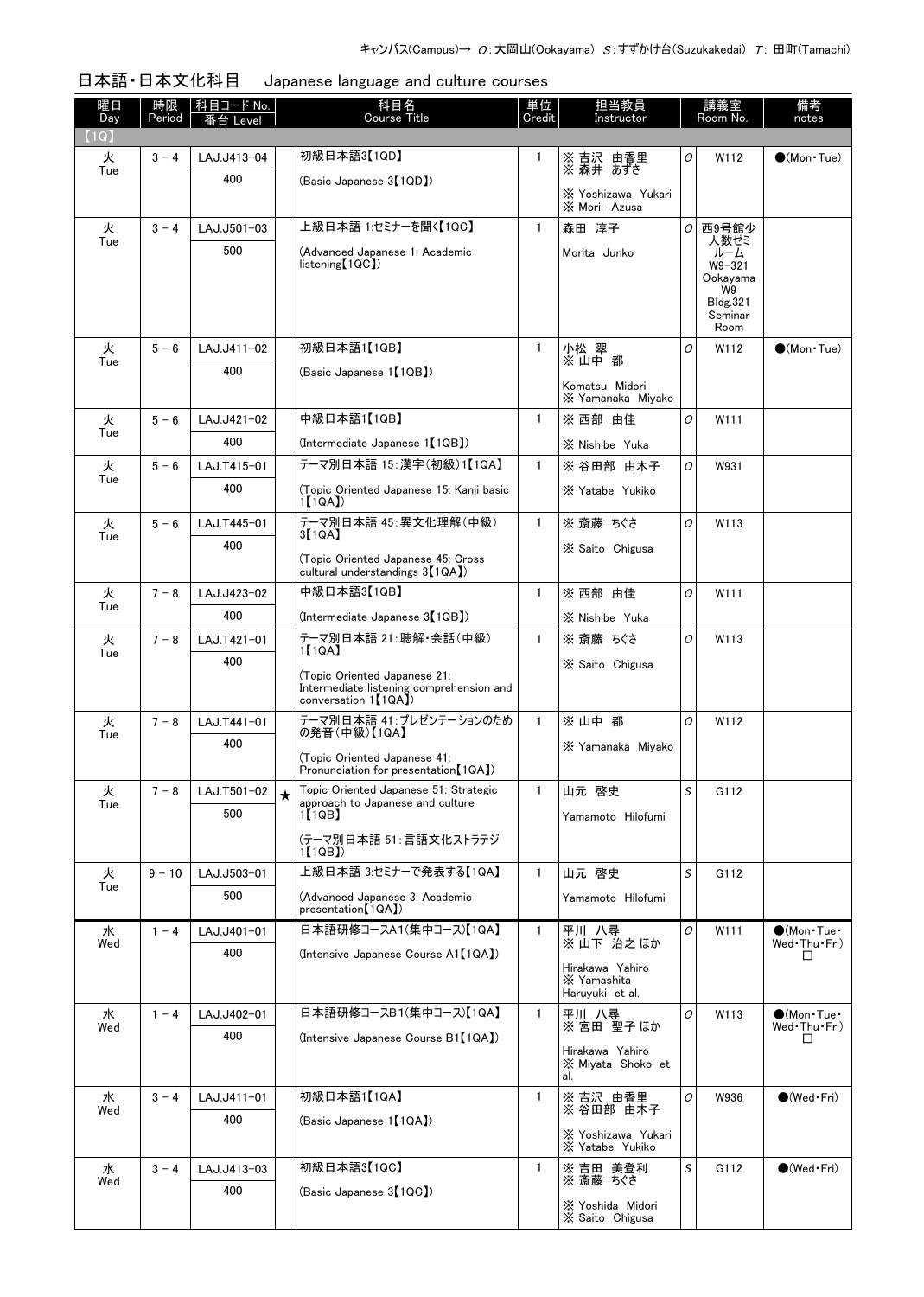| 日本語・日本文化科目 Japanese language and culture courses |
|--------------------------------------------------|

| 曜日<br>Day | 時限<br>Period | │科目コード No. │<br>番台 Level |         | 科目名<br><b>Course Title</b>                                                | 単位<br>Credit | 担当教員<br>Instructor                                |                | 講義室<br>Room No.                                                               | 備考<br>notes                 |
|-----------|--------------|--------------------------|---------|---------------------------------------------------------------------------|--------------|---------------------------------------------------|----------------|-------------------------------------------------------------------------------|-----------------------------|
| [1Q]      |              |                          |         |                                                                           |              |                                                   |                |                                                                               |                             |
| 水<br>Wed  | $3 - 4$      | LAJ.J413-06              |         | 初級日本語3【1QF】                                                               | 1            | ※吉沢 由香里<br>佐藤 礼子                                  | 0              | W112                                                                          | $\bigcirc$ (Mon · Wed)      |
|           |              | 400                      |         | (Basic Japanese 3【1QF】)                                                   |              | X Yoshizawa Yukari<br>Sato Reiko                  |                |                                                                               |                             |
| 水         | $3 - 4$      | LAJ.J501-01              |         | 上級日本語 1:セミナーを聞く【1QA】                                                      | $\mathbf{1}$ | 森田 淳子                                             | O              | 西9号館少                                                                         |                             |
| Wed       |              | 500                      |         | (Advanced Japanese 1: Academic<br>listening[1QA])                         |              | Morita Junko                                      |                | 人数ゼミ<br>ルーム<br>W9-321<br>Ookayama<br>W9<br><b>Bldg.321</b><br>Seminar<br>Room |                             |
| 水         | $5 - 6$      | LAJ.J413-01              |         | 初級日本語3【1QA】                                                               | $\mathbf{1}$ | ※ 森井 あずさ<br>※ 宮田 聖子                               | O              | W112                                                                          | $\bigcirc$ (Tue · Wed)      |
| Wed       |              | 400                      |         | (Basic Japanese 3【1QA】)                                                   |              |                                                   |                |                                                                               |                             |
|           |              | LAJ.J411-04              |         | 初級日本語1【1QD】<br>Basic Japanese 1 【1QD】                                     |              | X Morii Azusa<br>X Miyata Shoko                   |                |                                                                               |                             |
| 水         | $5 - 6$      | LAJ.J413-05              |         | 初級日本語3【1QE】                                                               | $\mathbf{1}$ | ※ 森泉 朋子<br>※ 吉田 美登利                               | S              | G112                                                                          | $(Mon \cdot Wed)$           |
| Wed       |              | 400                      |         | (Basic Japanese 3【1QE】)                                                   |              |                                                   |                |                                                                               |                             |
|           |              |                          |         |                                                                           |              | X Moriizumi Tomoko<br>X Yoshida Midori            |                |                                                                               |                             |
| 水<br>Wed  | $7 - 8$      | LAJ.J411-03              |         | 初級日本語1【1QC】                                                               | $\mathbf{1}$ | ※ 森泉 朋子<br>※吉田 美登利                                | S              | G112                                                                          | $\bigcirc$ (Mon · Wed)      |
|           |              | 400                      |         | (Basic Japanese 1【1QC】)                                                   |              | X Moriizumi Tomoko<br>X Yoshida Midori            |                |                                                                               |                             |
| 水         | $7 - 8$      | LAJ.J421-01              |         | 中級日本語1【1QA】                                                               | $\mathbf{1}$ | ※ 宮田 聖子                                           | O              | W112                                                                          |                             |
| Wed       |              | 400                      |         | (Intermediate Japanese 1【1QA】)                                            |              | X Miyata Shoko                                    |                |                                                                               |                             |
| 木         | $1 - 4$      | LAJ.J401-01              |         | 日本語研修コースA1(集中コース)【1QA】                                                    | $\mathbf{1}$ | 平川 八尋                                             | O              | W <sub>111</sub>                                                              | $\bigcirc$ (Mon Tue $\cdot$ |
| Thu       |              | 400                      |         | (Intensive Japanese Course A1 [1QA])                                      |              | ※山下 治之ほか                                          |                |                                                                               | Wed Thu Fri)<br>□           |
|           |              |                          |         |                                                                           |              | Hirakawa Yahiro<br>X Yamashita<br>Haruyuki et al. |                |                                                                               |                             |
| 木         | $1 - 4$      | LAJ.J402-01              |         | 日本語研修コースB1(集中コース)【1QA】                                                    | $\mathbf{1}$ | 平川 八尋                                             | O              | W113                                                                          | $\bigcirc$ (Mon Tue $\cdot$ |
| Thu       |              | 400                      |         | (Intensive Japanese Course B1【1QA】)                                       |              | ※ 宮田 聖子 ほか                                        |                |                                                                               | Wed Thu Fri)<br>□           |
|           |              |                          |         |                                                                           |              | Hirakawa Yahiro<br>X Mivata Shoko et<br>al.       |                |                                                                               |                             |
| 木         | $1 - 2$      | LAJ.J421-04              |         | 中級日本語1【1QD】                                                               | $\mathbf{1}$ | 平川 八尋                                             | 0              | W112                                                                          |                             |
| Thu       |              | 400                      |         | (Intermediate Japanese 1【1QD】)                                            |              | Hirakawa Yahiro                                   |                |                                                                               |                             |
| 木         | $3 - 4$      | LAJ.J423-01              |         | 中級日本語3【1QA】                                                               | $\mathbf{1}$ | ※山下 治之                                            | O              | W112                                                                          |                             |
| Thu       |              | 400                      |         | (Intermediate Japanese 3 <sup>[1QA])</sup>                                |              | X Yamashita<br>Haruyuki                           |                |                                                                               |                             |
| 木         | $3 - 4$      | LAJ.J501-02              |         | 上級日本語 1:セミナーを聞く【1QB】                                                      | $\mathbf{1}$ | ※ 森泉 朋子                                           | S              | G112                                                                          |                             |
| Thu       |              | 500                      |         | (Advanced Japanese 1: Academic<br>listening[1QB])                         |              | X Moriizumi Tomoko                                |                |                                                                               |                             |
| 木<br>Thu  | $3 - 4$      | LAJ.T501-01              | $\star$ | Topic Oriented Japanese 51: Strategic<br>approach to Japanese and culture | $\mathbf{1}$ | 山元 啓史                                             | $\mathcal{O}$  | W931                                                                          |                             |
|           |              | 500                      |         | 1【1QA】                                                                    |              | Yamamoto Hilofumi                                 |                |                                                                               |                             |
|           |              |                          |         | (テーマ別日本語 51:言語文化ストラテジ<br>1[1QA]                                           |              |                                                   |                |                                                                               |                             |
| 木<br>Thu  | $5 - 6$      | LAJ.T411-01              |         | テーマ別日本語 11:日本の生活と社会<br>1【1QA】                                             | $\mathbf{1}$ | ※山下 治之                                            | O              | W111                                                                          |                             |
|           |              | 400                      |         | (Topic Oriented Japanese 11: Daily life in<br>Japanese society 1【1QA】)    |              | X Yamashita<br>Haruyuki                           |                |                                                                               |                             |
| 木         | $5 - 6$      | LAJ.J511-02              |         | 中級日本語5【1QB】                                                               | $\mathbf{1}$ | ※ 草野 宗子                                           | $\overline{O}$ | W112                                                                          |                             |
| Thu       |              | 500                      |         | (Intermediate Japanese 5 <sup>[1QB])</sup>                                |              | X Kusano Muneko                                   |                |                                                                               |                             |
| 木         | $5 - 6$      | LAJ.J511-03              |         | 中級日本語5【1QC】                                                               | $\mathbf{1}$ | ※ 森泉 朋子                                           | S              | G112                                                                          |                             |
| Thu       |              | 500                      |         | (Intermediate Japanese 5 <sup>[1QC]</sup> )                               |              | X Moriizumi Tomoko                                |                |                                                                               |                             |
| 木         | $7 - 8$      | LAJ.J413-02              |         | 初級日本語3【1QB】                                                               | 1            | ※ 西部 由佳<br>※ 草野 宗子                                | 0              | W112                                                                          | $\bullet$ (Tue · Thu)       |
| Thu       |              | 400                      |         | (Basic Japanese 3【1QB】)                                                   |              |                                                   |                |                                                                               |                             |
|           |              |                          |         |                                                                           |              | X Nishibe Yuka<br>X Kusano Muneko                 |                |                                                                               |                             |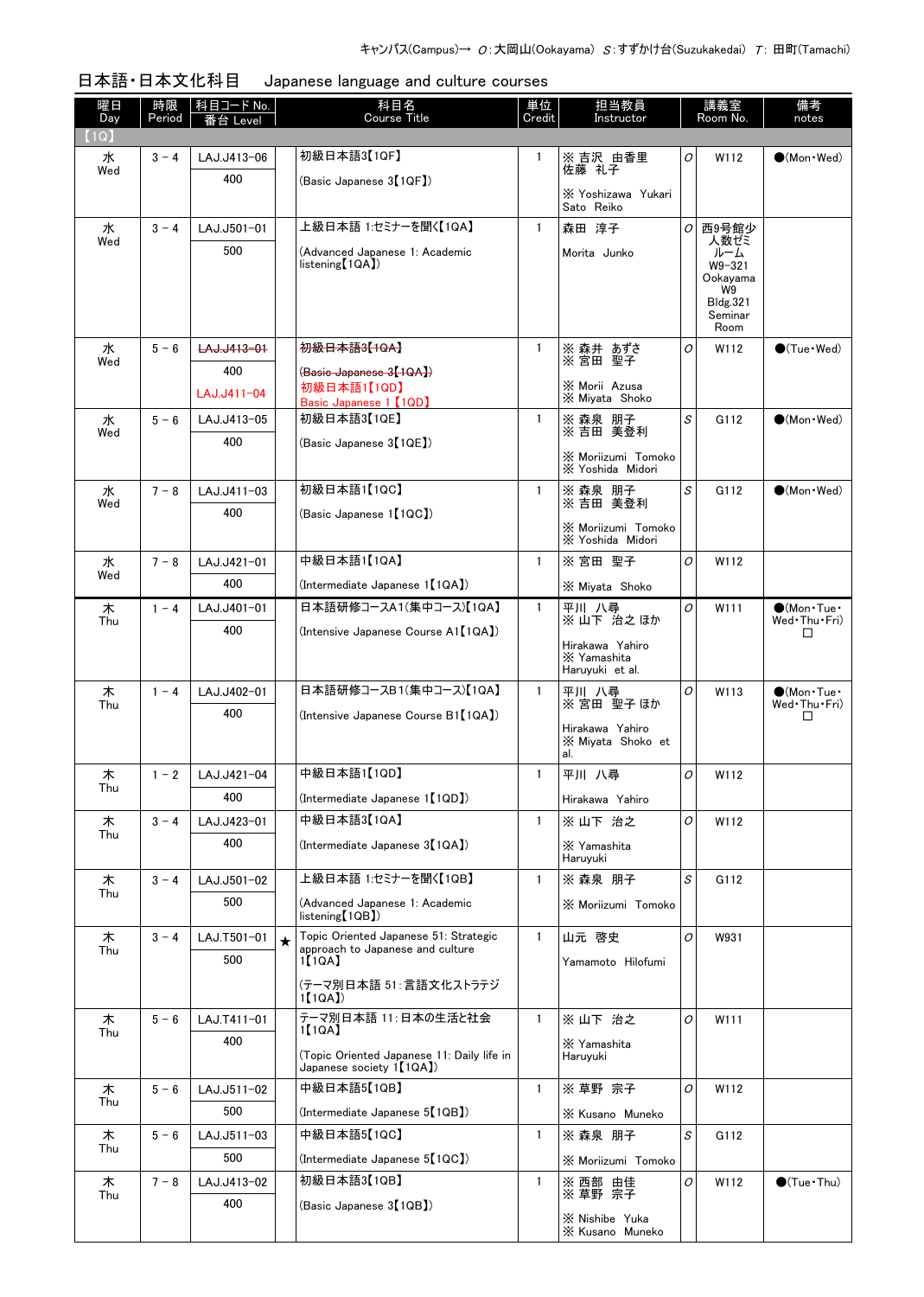| 曜日<br>Day               | 時限<br>Period | 科目コード No.  <br>番台 Level | 科目名<br><b>Course Title</b>                                             | 単位<br>Credit | 担当教員<br>Instructor                                |   | 講義室<br>Room No.    | 備考<br>notes                                 |
|-------------------------|--------------|-------------------------|------------------------------------------------------------------------|--------------|---------------------------------------------------|---|--------------------|---------------------------------------------|
| $\left(1{\sf Q}\right)$ |              |                         |                                                                        |              |                                                   |   |                    |                                             |
| 木<br>Thu                | $7 - 8$      | LAJ.T433-01             | テーマ別日本語 33: 文化と社会(中級)<br>3【1QA】                                        | 1            | ※ 山下 治之                                           | O | W111               |                                             |
|                         |              | 400                     | (Topic Oriented Japanese 33: Culture and<br>society 3 <sup>[1QA]</sup> |              | X Yamashita<br>Haruyuki                           |   |                    |                                             |
| 金                       | $1 - 4$      | LAJ.J401-01             | 日本語研修コースA1(集中コース)【1QA】                                                 | $\mathbf{1}$ | 平川 八尋                                             | O | W111               | $\bigcirc$ (Mon · Tue ·                     |
| Fri                     |              | 400                     | (Intensive Japanese Course A1【1QA】)                                    |              | ※山下 治之ほか                                          |   |                    | Wed Thu Fri)<br>□                           |
|                         |              |                         |                                                                        |              | Hirakawa Yahiro<br>X Yamashita<br>Haruyuki et al. |   |                    |                                             |
| 金                       | $1 - 4$      | LAJ.J402-01             | 日本語研修コースB1(集中コース)【1QA】                                                 | $\mathbf{1}$ | 平川 八尋                                             | O | W113               | $\bullet$ (Mon·Tue·                         |
| Fri                     |              | 400                     | (Intensive Japanese Course B1 [1QA])                                   |              | ※宮田 聖子ほか                                          |   |                    | Wed Thu Fri)<br>П                           |
|                         |              |                         |                                                                        |              | Hirakawa Yahiro<br>X Miyata Shoko et<br>al.       |   |                    |                                             |
| 金                       | $1 - 2$      | LAJ.J413-03             | 初級日本語3【1QC】                                                            | 1            | ※吉田 美登利                                           | S | G112               | $\bigcirc$ (Wed Fri)                        |
| Fri                     |              | 400                     | (Basic Japanese 3【1QC】)                                                |              | ※ 斎藤 ちぐさ                                          |   |                    |                                             |
|                         |              |                         |                                                                        |              | X Yoshida Midori<br>X Saito Chigusa               |   |                    |                                             |
| 金<br>Fri                | $1 - 2$      | LAJ.T427-01             | テーマ別日本語 27:漢字(中級)1【1QA】                                                | $\mathbf{1}$ | ※ 谷田部 由木子                                         | 0 | W112               |                                             |
|                         |              | 400                     | (Topic Oriented Japanese 27: Kanji<br>intermediate $1[1QA]$            |              | X Yatabe Yukiko                                   |   |                    |                                             |
| 金<br>Fri                | $3 - 4$      | LAJ.J423-03             | 中級日本語3【1QC】                                                            | $\mathbf{1}$ | ※ 斎藤 ちぐさ                                          | S | G112               |                                             |
|                         |              | 400                     | (Intermediate Japanese 3【1QC】)                                         |              | X Saito Chigusa                                   |   |                    |                                             |
| 金<br>Fri                | $3 - 4$      | LAJ.T435-01             | テーマ別日本語 35: 漢字 (中級) 3【1QA】                                             | $\mathbf{1}$ | ※ 谷田部 由木子                                         | O | W112               |                                             |
|                         |              | 400                     | (Topic Oriented Japanese 35: Kanji<br>intermediate $3[1QA]$            |              | X Yatabe Yukiko                                   |   |                    |                                             |
| 金<br>Fri                | $5 - 6$      | LAJ.J411-01             | 初級日本語1【1QA】                                                            | $\mathbf{1}$ | ※ 吉沢 由香里<br>※ 谷田部 由木子                             | O | W112               | $\bigcirc$ (Wed Fri)                        |
|                         |              | 400                     | (Basic Japanese 1【1QA】)                                                |              |                                                   |   |                    |                                             |
|                         |              |                         |                                                                        |              | X Yoshizawa Yukari<br>X Yatabe Yukiko             |   |                    |                                             |
| 金<br>Fri                | $5 - 6$      | LAJ.J421-03             | 中級日本語1【1QC】                                                            | $\mathbf{1}$ | ※ 斎藤 ちぐさ                                          | S | G112               |                                             |
|                         |              | 400                     | (Intermediate Japanese 1【1QC】)                                         |              | X Saito Chigusa                                   |   |                    |                                             |
| 【2Q】                    |              |                         |                                                                        |              |                                                   |   |                    |                                             |
| 未定<br>To be             |              | <b>LAJ.C602</b>         | 日本語 日本文化研究 2                                                           | 1            | 山元 啓史                                             |   |                    |                                             |
| announced               |              | 600                     | (Japanese Culture and Language 2)                                      |              | Yamamoto Hilofumi                                 |   |                    |                                             |
| 月<br>Mon                | $1 - 4$      | LAJ.J403-01             | 日本語研修コースA2(集中コース)【2QA】                                                 | $\mathbf{1}$ | 平川 八尋<br>※山下 治之ほか                                 | O | W111               | $\bigcirc$ (Mon · Tue ·<br>Wed · Thu · Fri) |
|                         |              | 400                     | (Intensive Japanese Course A2【2QA】)                                    |              | Hirakawa Yahiro                                   |   |                    | ш                                           |
|                         |              |                         |                                                                        |              | X Yamashita<br>Haruyuki et al.                    |   |                    |                                             |
| 月                       | $1 - 4$      | LAJ.J404-01             | 日本語研修コースB2(集中コース)【2QA】                                                 | $\mathbf{1}$ | 平川 八尋                                             | O | W113               | $\bullet$ (Mon•Tue•                         |
| Mon                     |              | 400                     | (Intensive Japanese Course B2[2QA])                                    |              | ※宮田 聖子ほか                                          |   |                    | Wed•Thu•Fri)<br>П                           |
|                         |              |                         |                                                                        |              | Hirakawa Yahiro<br>X Miyata Shoko et<br>al.       |   |                    |                                             |
| 月                       | $1 - 2$      | LAJ.J414-06             | 初級日本語4【2QF】                                                            | $\mathbf{1}$ | ※吉沢 由香里                                           | O | W112               | $\bullet$ (Mon · Wed)                       |
| Mon                     |              | 400                     | (Basic Japanese 4【2QF】)                                                |              | 佐藤 礼子                                             |   |                    |                                             |
|                         |              |                         |                                                                        |              | X Yoshizawa Yukari<br>Sato Reiko                  |   |                    |                                             |
| 月                       | $3 - 4$      | LAJ.J412-03             | 初級日本語2【2QB】                                                            | $\mathbf{1}$ | 小松 翠                                              | 0 | 西9号館少              | $\bullet$ (Mon $\cdot$ Tue)                 |
| Mon                     |              | 400                     | (Basic Japanese 2【2QB】)                                                |              | ※山中 都                                             |   | 人数ゼミ<br>ルーム        |                                             |
|                         |              |                         |                                                                        |              | Komatsu Midori<br>X Yamanaka Miyako               |   | W9-321<br>Ookayama |                                             |
|                         |              |                         |                                                                        |              |                                                   |   | W9<br>Bldg.321     |                                             |
|                         |              |                         |                                                                        |              |                                                   |   | Seminar<br>Room    |                                             |
| 月                       | $3 - 4$      | LAJ.J412-04             | 初級日本語2【2QC】                                                            | $\mathbf{1}$ | ※ 森泉 朋子                                           | S | G112               | $\bullet$ (Mon $\cdot$ Wed)                 |
| Mon                     |              | 400                     | (Basic Japanese 2【2QC】)                                                |              | ※吉田 美登利                                           |   |                    |                                             |
|                         |              |                         |                                                                        |              | X Moriizumi Tomoko<br>X Yoshida Midori            |   |                    |                                             |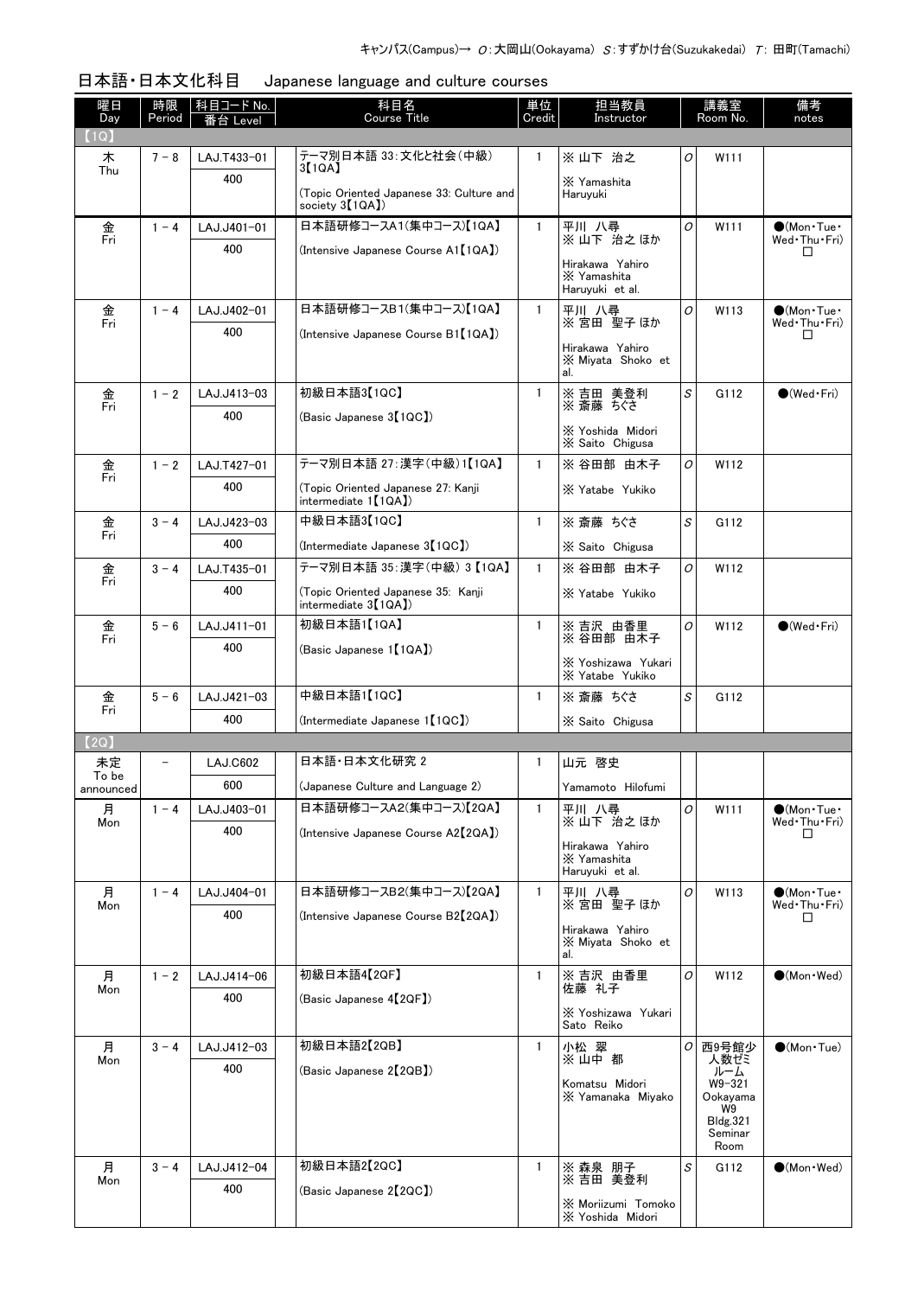| 日本語·日本文化科目 | Japanese language and culture courses |
|------------|---------------------------------------|
|------------|---------------------------------------|

| 曜日<br>Day | 時限<br>Period | 科目コード No.<br>≸台 Level | 科目名<br><b>Course Title</b>                                                         | 単位<br>Credit | 担当教員<br>Instructor                                |               | 講義室<br>Room No.       | 備考<br>notes                 |
|-----------|--------------|-----------------------|------------------------------------------------------------------------------------|--------------|---------------------------------------------------|---------------|-----------------------|-----------------------------|
| (2Q)      |              |                       |                                                                                    |              |                                                   |               |                       |                             |
| 月<br>Mon  | $3 - 4$      | LAJ.J414-04           | 初級日本語4【2QD】                                                                        | 1            | ※ 吉沢 由香里<br>※ 森井 あずさ                              | 0             | W112                  | $\bullet$ (Mon Tue)         |
|           |              | 400                   | (Basic Japanese 4【2QD】)                                                            |              | X Yoshizawa Yukari                                |               |                       |                             |
|           |              |                       |                                                                                    |              | X Morii Azusa                                     |               |                       |                             |
| 月<br>Mon  | $5 - 6$      | LAJ.J414-05           | 初級日本語4【2QE】                                                                        | $\mathbf{1}$ | ※ 森泉 朋子<br>※ 吉田 美登利                               | S             | G112                  | $\bullet$ (Mon · Wed)       |
|           |              | 400                   | (Basic Japanese 4【2QE】)                                                            |              | X Moriizumi Tomoko<br>X Yoshida Midori            |               |                       |                             |
| 月         | $5 - 6$      | LAJ.T444-01           | テーマ別日本語 44: 異文化理解(中級)                                                              | $\mathbf{1}$ | ※宮田 聖子                                            | O             | W111                  |                             |
| Mon       |              | 400                   | 2【2QA】                                                                             |              | X Miyata Shoko                                    |               |                       |                             |
|           |              |                       | (Topic Oriented Japanese 44: Cross<br>cultural understandings 2(2QA)               |              |                                                   |               |                       |                             |
| 火         | $1 - 4$      | LAJ.J403-01           | 日本語研修コースA2(集中コース)【2QA】                                                             | $\mathbf{1}$ | 平川 八尋<br>※山下 治之ほか                                 | 0             | W111                  | $\bigcirc$ (Mon Tue $\cdot$ |
| Tue       |              | 400                   | (Intensive Japanese Course A2【2QA】)                                                |              |                                                   |               |                       | Wed•Thu•Fri)<br>$\Box$      |
|           |              |                       |                                                                                    |              | Hirakawa Yahiro<br>X Yamashita<br>Haruyuki et al. |               |                       |                             |
| 火         | $1 - 4$      | LAJ.J404-01           | 日本語研修コースB2(集中コース)【2QA】                                                             | $\mathbf{1}$ | 平川 八尋                                             | O             | W113                  | $\bigcirc$ (Mon Tue         |
| Tue       |              | 400                   | (Intensive Japanese Course B2【2QA】)                                                |              | ※宮田 聖子ほか                                          |               |                       | Wed Thu Fri)<br>П           |
|           |              |                       |                                                                                    |              | Hirakawa Yahiro<br>X Miyata Shoko et<br>al.       |               |                       |                             |
| 火         | $1 - 2$      | LAJ.J414-01           | <del>初級日本語4【2QA】</del>                                                             | $\mathbf{1}$ | ※ 森井 あずさ<br>※ 宮田 聖子                               | O             | W112                  | $\bigcirc$ (Tue·Wed)        |
| Tue       |              | 400                   | (Basic Japanese 4【2QA】)                                                            |              |                                                   |               |                       |                             |
|           |              | LAJ.J412-05           | 初級日本語2【2QD】                                                                        |              | X Morii Azusa<br>X Miyata Shoko                   |               |                       |                             |
| 火         | $1 - 2$      | LAJ.J512-01           | Basic Japanese 2 【2QD】<br>中級日本語6【2QA】                                              | $\mathbf{1}$ | ※ 綛田 はるみ                                          | O             | W931                  |                             |
| Tue       |              | 500                   | (Intermediate Japanese 6 <sup>[2QA]</sup> )                                        |              | X Kaseda Harumi                                   |               |                       |                             |
| 火         | $3 - 4$      | LAJ.J414-02           | 初級日本語4【2QB】                                                                        | $\mathbf{1}$ |                                                   | O             | W831                  | $\bigcirc$ (Tue · Thu)      |
| Tue       |              | 400                   | (Basic Japanese 4【2QB】)                                                            |              | ※ 西部 由佳<br>※ 草野 宗子                                |               |                       |                             |
|           |              |                       |                                                                                    |              | X Nishibe Yuka<br>X Kusano Muneko                 |               |                       |                             |
| 火         | $3 - 4$      | LAJ.J414-04           | 初級日本語4【2QD】                                                                        | $\mathbf{1}$ | ※吉沢 由香里                                           | 0             | W112                  | $\bigcirc$ (Mon Tue)        |
| Tue       |              | 400                   | (Basic Japanese 4【2QD】)                                                            |              | ※ 森井 あずさ                                          |               |                       |                             |
|           |              |                       |                                                                                    |              | X Yoshizawa Yukari<br>X Morii Azusa               |               |                       |                             |
| 火<br>Tue  | $3 - 4$      | LAJ.J502-03           | 上級日本語 2:討議をまとめ、書く【2QC】                                                             | $\mathbf{1}$ | 森田 淳子                                             | $\sigma$      | 西9号館少<br>人数ゼミ         |                             |
|           |              | 500                   | (Advanced Japanese 2: Academic writing<br>and discussion $[2QC]$                   |              | Morita Junko                                      |               | ルーム                   |                             |
|           |              |                       |                                                                                    |              |                                                   |               | W9-321<br>Ookayama    |                             |
|           |              |                       |                                                                                    |              |                                                   |               | W9<br><b>Bldg.321</b> |                             |
|           |              |                       |                                                                                    |              |                                                   |               | Seminar<br>Room       |                             |
| 火         | $5 - 6$      | LAJ.J412-03           | 初級日本語2【2QB】                                                                        | $\mathbf{1}$ | 小松 翠                                              | 0             | W112                  | $\bigcirc$ (Mon Tue)        |
| Tue       |              | 400                   | (Basic Japanese 2【2QB】)                                                            |              | ※山中 都                                             |               |                       |                             |
|           |              |                       |                                                                                    |              | Komatsu Midori<br>X Yamanaka Miyako               |               |                       |                             |
| 火         | $5 - 6$      | LAJ.J422-02           | 中級日本語2【2QB】                                                                        | $\mathbf{1}$ | ※ 西部 由佳                                           | 0             | W111                  |                             |
| Tue       |              | 400                   | (Intermediate Japanese 2【2QB】)                                                     |              | X Nishibe Yuka                                    |               |                       |                             |
| 火         | $5 - 6$      | LAJ.T416-01           | テーマ別日本語 16:漢字(初級)2【2QA】                                                            | $\mathbf{1}$ | ※ 谷田部 由木子                                         | 0             | W931                  |                             |
| Tue       |              | 400                   | (Topic Oriented Japanese 16: Kanji basic<br>2[2QA]                                 |              | X Yatabe Yukiko                                   |               |                       |                             |
| 火         | $5 - 6$      | LAJ.T446-01           | テーマ別日本語 46:異文化理解(中級)                                                               | $\mathbf{1}$ | ※ 斎藤 ちぐさ                                          | $\mathcal{O}$ | W113                  |                             |
| Tue       |              | 400                   | 4【2QA】                                                                             |              | X Saito Chigusa                                   |               |                       |                             |
|           |              |                       | (Topic Oriented Japanese 46: Cross<br>cultural understandings 4 <sup>[2QA]</sup> ) |              |                                                   |               |                       |                             |
| 火         | $7 - 8$      | LAJ.J424-02           | 中級日本語4【2QB】                                                                        | $\mathbf{1}$ | ※ 西部 由佳                                           | 0             | W111                  |                             |
| Tue       |              | 400                   | (Intermediate Japanese 4 <sup>[2QB]</sup> )                                        |              | X Nishibe Yuka                                    |               |                       |                             |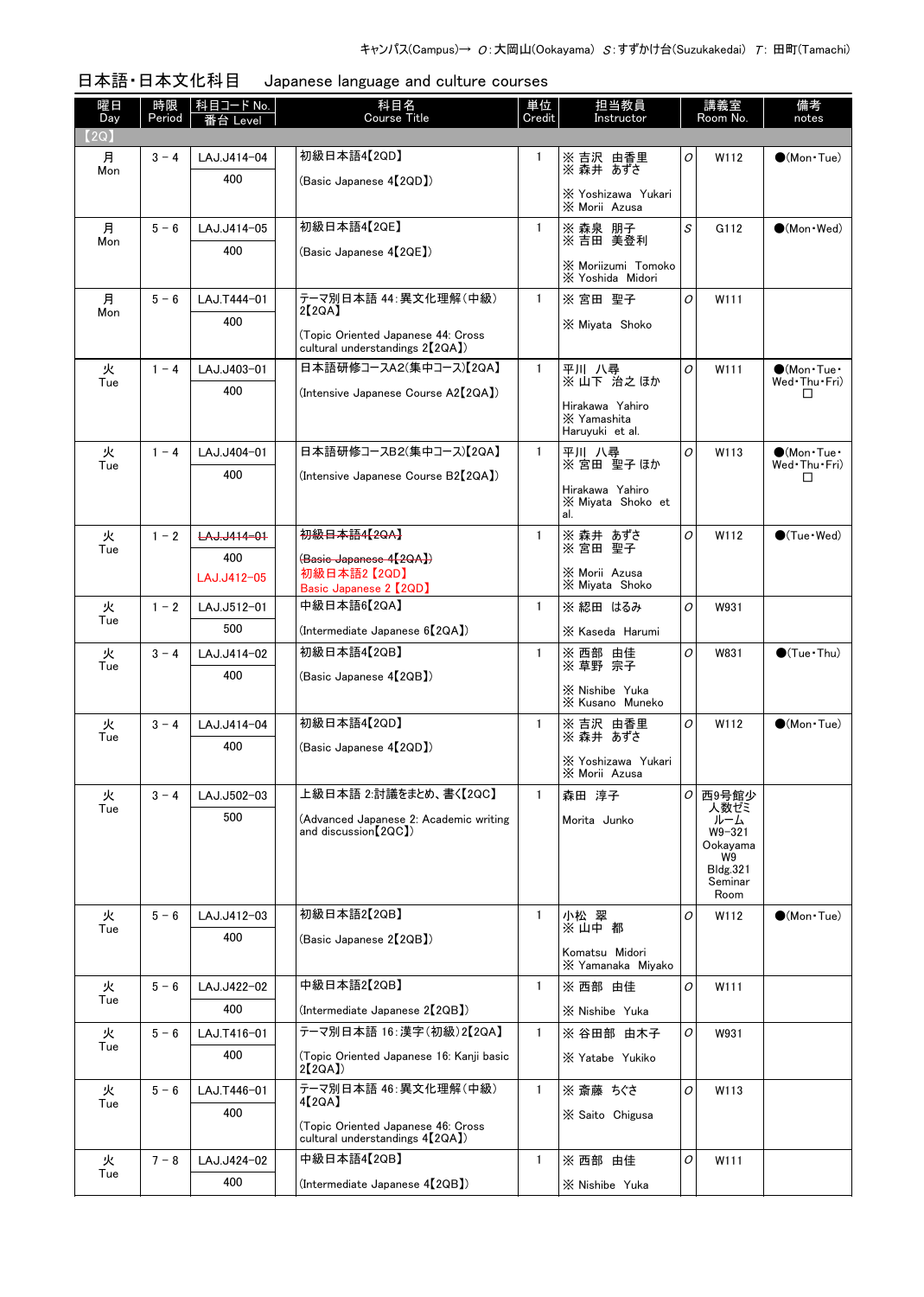| 曜日<br>Day | 時限<br>Period | │科目コード No.│<br>番台 Level | 科目名<br><b>Course Title</b>                                                    | 単位<br>Credit | 担当教員<br>Instructor                                |          | 講義室<br>Room No.           | 備考<br>notes                                 |
|-----------|--------------|-------------------------|-------------------------------------------------------------------------------|--------------|---------------------------------------------------|----------|---------------------------|---------------------------------------------|
| (2Q)      |              |                         |                                                                               |              |                                                   |          |                           |                                             |
| 火<br>Tue  | $7 - 8$      | LAJ.T422-01             | テーマ別日本語 22:聴解・会話(中級)<br>2[2QA]                                                | $\mathbf{1}$ | ※ 斎藤 ちぐさ                                          | 0        | W113                      |                                             |
|           |              | 400                     | (Topic Oriented Japanese 22:                                                  |              | X Saito Chigusa                                   |          |                           |                                             |
|           |              |                         | Intermediate listening comprehension and<br>conversation 2 <sup>[2QA]</sup> ) |              |                                                   |          |                           |                                             |
| 火<br>Tue  | $7 - 8$      | LAJ.T442-01             | テーマ別日本語 42:ニュースのための聴解<br>(中級)【2QA】                                            | $\mathbf{1}$ | ※山中 都                                             | $\Omega$ | W112                      |                                             |
|           |              | 400                     | (Topic Oriented Japanese 42: Listening<br>comprehension for news [2QA])       |              | X Yamanaka Mivako                                 |          |                           |                                             |
| 火         | $7 - 8$      | LAJ.T502-02             | Topic Oriented Japanese 52: Strategic<br>$\star$                              | $\mathbf{1}$ | 山元 啓史                                             | S        | G112                      |                                             |
| Tue       |              | 500                     | approach to Japanese and culture<br>2[2QB]                                    |              | Yamamoto Hilofumi                                 |          |                           |                                             |
|           |              |                         | (テーマ別日本語 52:言語文化ストラテジ<br>2[2QB]                                               |              |                                                   |          |                           |                                             |
| 火<br>Tue  | $9 - 10$     | LAJ.J504-01             | 上級日本語 4:文章表現【2QA】                                                             | $\mathbf{1}$ | 山元 啓史                                             | S        | G112                      |                                             |
|           |              | 500                     | (Advanced Japanese 4: Academic<br>expressions <sup>[2QA])</sup>               |              | Yamamoto Hilofumi                                 |          |                           |                                             |
| 水         | $1 - 4$      | LAJ.J403-01             | 日本語研修コースA2(集中コース)【2QA】                                                        | $\mathbf{1}$ | 平川 八尋                                             | O        | W111                      | $\bigcirc$ (Mon Tue $\cdot$                 |
| Wed       |              | 400                     | (Intensive Japanese Course A2【2QA】)                                           |              | ※山下 治之ほか                                          |          |                           | Wed · Thu · Fri)<br>□                       |
|           |              |                         |                                                                               |              | Hirakawa Yahiro<br>X Yamashita<br>Haruyuki et al. |          |                           |                                             |
| 水<br>Wed  | $1 - 4$      | LAJ.J404-01             | 日本語研修コースB2(集中コース)【2QA】                                                        | $\mathbf{1}$ | 平川 八尋<br>※宮田 聖子ほか                                 | O        | W113                      | $\bigcirc$ (Mon Tue $\cdot$<br>Wed Thu Fri) |
|           |              | 400                     | (Intensive Japanese Course B2[2QA])                                           |              | Hirakawa Yahiro                                   |          |                           | □                                           |
|           |              |                         |                                                                               |              | X Miyata Shoko et<br>al.                          |          |                           |                                             |
| 水         | $3 - 4$      | LAJ.J412-02             | 初級日本語2【2QA】                                                                   | $\mathbf{1}$ | ※吉沢 由香里<br>※ 谷田部 由木子                              | O        | W936                      | $\bullet$ (Wed•Fri)                         |
| Wed       |              | 400                     | (Basic Japanese 2【2QA】)                                                       |              | X Yoshizawa Yukari                                |          |                           |                                             |
|           |              |                         |                                                                               |              | X Yatabe Yukiko                                   |          |                           |                                             |
| 水<br>Wed  | $3 - 4$      | LAJ.J414-03             | 初級日本語4【2QC】                                                                   | $\mathbf{1}$ | ※吉田 美登利<br>※ 斎藤 ちぐさ                               | S        | G112                      | $\bigcirc$ (Wed Fri)                        |
|           |              | 400                     | (Basic Japanese 4【2QC】)                                                       |              | X Yoshida Midori                                  |          |                           |                                             |
|           |              |                         |                                                                               |              | X Saito Chigusa                                   |          |                           |                                             |
| 水<br>Wed  | $3 - 4$      | LAJ.J414-06             | 初級日本語4【2QF】                                                                   | $\mathbf{1}$ | ※吉沢 由香里<br>佐藤 礼子                                  | O        | W112                      | $\bigcirc$ (Mon · Wed)                      |
|           |              | 400                     | (Basic Japanese 4【2QF】)                                                       |              | X Yoshizawa Yukari                                |          |                           |                                             |
|           |              |                         |                                                                               |              | Sato Reiko                                        |          |                           |                                             |
| 水<br>Wed  | $3 - 4$      | LAJ.J502-01             | 上級日本語 2:討議をまとめ、書く【2QA】                                                        | $\mathbf{1}$ | 森田 淳子                                             | 0        | 西9号館少<br>人数ゼミ             |                                             |
|           |              | 500                     | (Advanced Japanese 2: Academic writing<br>and discussion [2QA])               |              | Morita Junko                                      |          | ルーム<br>W9-321<br>Ookavama |                                             |
|           |              |                         |                                                                               |              |                                                   |          | W9<br>Bldg.321            |                                             |
|           |              |                         |                                                                               |              |                                                   |          | Seminar<br>Room           |                                             |
| 水<br>Wed  | $5 - 6$      | LAJ.J414-01             | 初級日本語4【2QA】                                                                   | $\mathbf{1}$ | ※ 森井 あずさ<br>※ 宮田 聖子                               | O        | W112                      | $\bigcirc$ (Tue · Wed)                      |
|           |              | 400                     | (Basic Japanese 4【2QA】)<br>初級日本語2【2QD】                                        |              | X Morii Azusa                                     |          |                           |                                             |
|           |              | LAJ.J412-05             | Basic Japanese 2 [2QD]                                                        |              | X Miyata Shoko                                    |          |                           |                                             |
| 水<br>Wed  | $5 - 6$      | LAJ.J414-05             | 初級日本語4【2QE】                                                                   | $\mathbf{1}$ | ※ 森泉 朋子<br>※吉田 美登利                                | S        | G112                      | $\bigcirc$ (Mon · Wed)                      |
|           |              | 400                     | (Basic Japanese 4【2QE】)                                                       |              | X Moriizumi Tomoko<br>X Yoshida Midori            |          |                           |                                             |
| 水         | $7 - 8$      | LAJ.J412-04             | 初級日本語2【2QC】                                                                   | $\mathbf{1}$ | ※ 森泉 朋子                                           | S        | G112                      | $\bullet$ (Mon $\cdot$ Wed)                 |
| Wed       |              | 400                     | (Basic Japanese 2【2QC】)                                                       |              | ※吉田 美登利                                           |          |                           |                                             |
|           |              |                         |                                                                               |              | X Moriizumi Tomoko<br>X Yoshida Midori            |          |                           |                                             |
| 水<br>Wed  | $7 - 8$      | LAJ.J422-01             | 中級日本語2【2QA】                                                                   | $\mathbf{1}$ | ※宮田 聖子                                            | O        | W112                      |                                             |
|           |              | 400                     | (Intermediate Japanese 2 <sup>[2QA])</sup>                                    |              | X Miyata Shoko                                    |          |                           |                                             |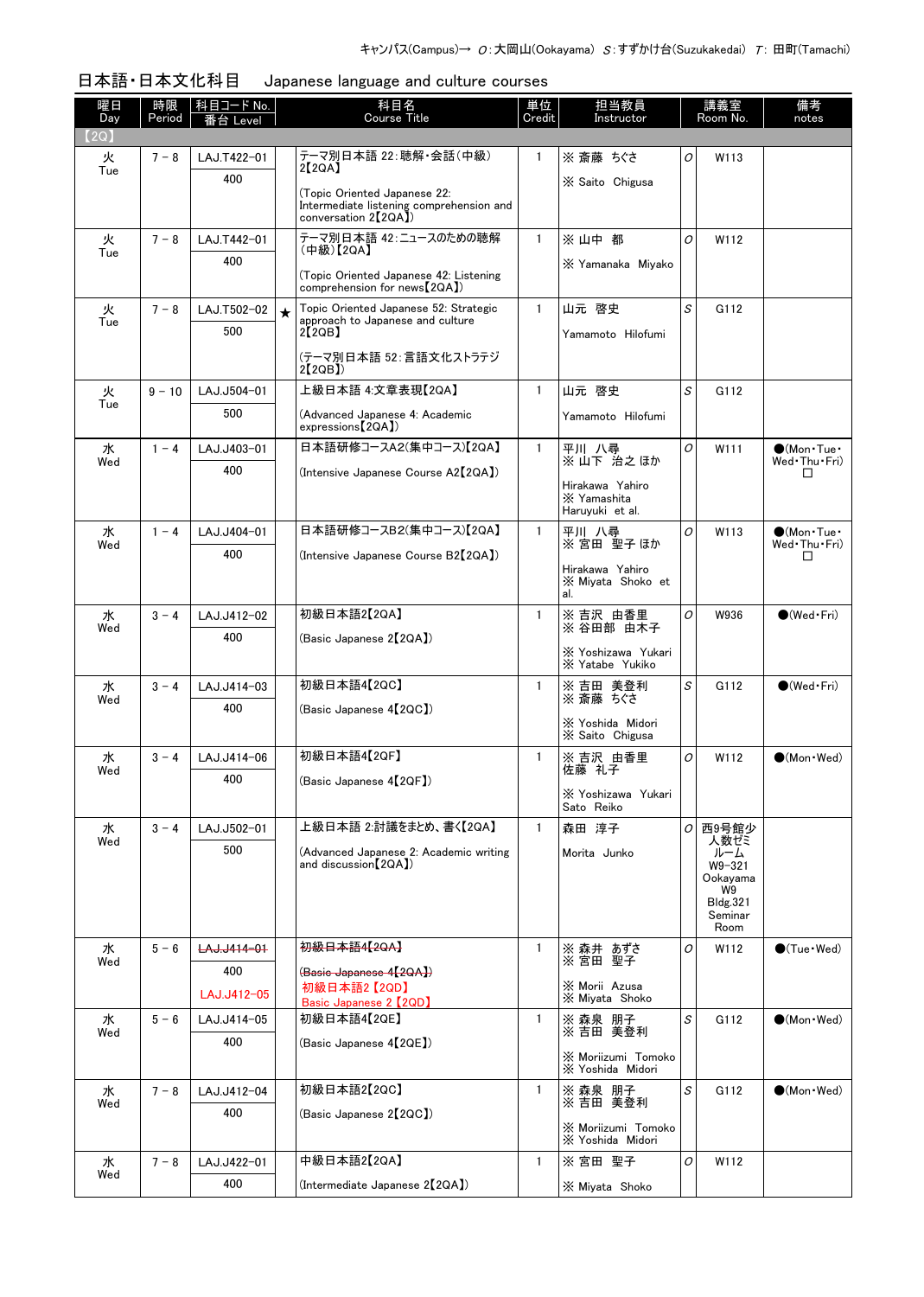| 曜日<br>Day | 時限<br>Period | <u>  科目コード No.  </u><br>番台 Level |         | 科目名<br><b>Course Title</b>                                                | 単位<br>Credit | 担当教員<br>Instructor                  |                | 講義室<br>Room No. | 備考<br>notes                                 |
|-----------|--------------|----------------------------------|---------|---------------------------------------------------------------------------|--------------|-------------------------------------|----------------|-----------------|---------------------------------------------|
| (2Q)      |              |                                  |         |                                                                           |              |                                     |                |                 |                                             |
| 木<br>Thu  | $1 - 4$      | LAJ.J403-01                      |         | 日本語研修コースA2(集中コース)【2QA】                                                    | 1            | 平川 八尋<br>※山下 治之ほか                   | 0              | W111            | $\bigcirc$ (Mon Tue $\cdot$<br>Wed Thu Fri) |
|           |              | 400                              |         | (Intensive Japanese Course A2[2QA])                                       |              | Hirakawa Yahiro                     |                |                 | $\Box$                                      |
|           |              |                                  |         |                                                                           |              | X Yamashita<br>Haruyuki et al.      |                |                 |                                             |
| 木<br>Thu  | $1 - 4$      | LAJ.J404-01                      |         | 日本語研修コースB2(集中コース)【2QA】                                                    | $\mathbf{1}$ | 平川 八尋<br>※宮田 聖子ほか                   | O              | W113            | $\bigcirc$ (Mon Tue $\cdot$<br>Wed Thu Fri) |
|           |              | 400                              |         | (Intensive Japanese Course B2【2QA】)                                       |              | Hirakawa Yahiro                     |                |                 | $\Box$                                      |
|           |              |                                  |         |                                                                           |              | X Miyata Shoko et<br>al.            |                |                 |                                             |
| 木<br>Thu  | $1 - 2$      | LAJ.J422-04                      |         | 中級日本語2【2QD】                                                               | $\mathbf{1}$ | 平川 八尋                               | $\overline{O}$ | W112            |                                             |
|           |              | 400                              |         | (Intermediate Japanese 2(2QD))                                            |              | Hirakawa Yahiro                     |                |                 |                                             |
| 木<br>Thu  | $3 - 4$      | LAJ.J424-01                      |         | 中級日本語4【2QA】                                                               | $\mathbf{1}$ | ※ 山下 治之                             | $\overline{O}$ | W112            |                                             |
|           |              | 400                              |         | (Intermediate Japanese 4 [2QA])                                           |              | X Yamashita<br>Haruvuki             |                |                 |                                             |
| 木<br>Thu  | $3 - 4$      | LAJ.J502-02                      |         | 上級日本語 2:討議をまとめ、書く【2QB】                                                    | $\mathbf{1}$ | ※ 森泉 朋子                             | S              | G112            |                                             |
|           |              | 500                              |         | (Advanced Japanese 2: Academic writing<br>and discussion (20B)            |              | X Moriizumi Tomoko                  |                |                 |                                             |
| 木<br>Thu  | $3 - 4$      | LAJ.T502-01                      | $\star$ | Topic Oriented Japanese 52: Strategic<br>approach to Japanese and culture | $\mathbf{1}$ | 平川 八尋                               | 0              | W931            |                                             |
|           |              | 500                              |         | 2[2QA]                                                                    |              | Hirakawa Yahiro                     |                |                 |                                             |
|           |              |                                  |         | (テーマ別日本語 52:言語文化ストラテジ<br>2[2QA]                                           |              |                                     |                |                 |                                             |
| 木<br>Thu  | $5 - 6$      | LAJ.T412-01                      |         | テーマ別日本語 12:日本の生活と社会<br>2[2QA]                                             | $\mathbf{1}$ | ※ 山下 治之                             | $\overline{O}$ | W111            |                                             |
|           |              | 400                              |         | (Topic Oriented Japanese 12: Daily life in                                |              | X Yamashita<br>Haruyuki             |                |                 |                                             |
|           |              |                                  |         | Japanese society 2【2QA】)                                                  |              |                                     |                |                 |                                             |
| 木<br>Thu  | $5 - 6$      | LAJ.J512-02                      |         | 中級日本語6【2QB】                                                               | $\mathbf{1}$ | ※ 草野 宗子                             | $\overline{O}$ | W112            |                                             |
|           |              | 500                              |         | (Intermediate Japanese 6【2QB】)                                            |              | X Kusano Muneko                     |                |                 |                                             |
| 木<br>Thu  | $5 - 6$      | LAJ.J512-03                      |         | 中級日本語6【2QC】                                                               | $\mathbf{1}$ | ※ 森泉 朋子                             | S              | G112            |                                             |
|           |              | 500                              |         | (Intermediate Japanese 6【2QC】)                                            |              | X Moriizumi Tomoko                  |                |                 |                                             |
| 木<br>Thu  | $7 - 8$      | LAJ.J414-02                      |         | 初級日本語4【2QB】                                                               | $\mathbf{1}$ | ※ 西部 由佳<br>※ 草野 宗子                  | O              | W112            | $\bigcirc$ (Tue · Thu)                      |
|           |              | 400                              |         | (Basic Japanese 4【2QB】)                                                   |              | X Nishibe Yuka                      |                |                 |                                             |
| 木         | $7 - 8$      | LAJ.T434-01                      |         | テーマ別日本語 34: 文化と社会(中級)                                                     | $\mathbf{1}$ | X Kusano Muneko<br>※山下 治之           | 0              | W111            |                                             |
| Thu       |              | 400                              |         | 4[2QA]                                                                    |              |                                     |                |                 |                                             |
|           |              |                                  |         | (Topic Oriented Japanese 34: Culture and<br>society 4 <sup>[2QA]</sup>    |              | X Yamashita<br>Haruyuki             |                |                 |                                             |
| 金<br>Fri  | $1 - 4$      | LAJ.J403-01                      |         | 日本語研修コースA2(集中コース)【2QA】                                                    | $\mathbf{1}$ | 平川 八尋<br>※山下 治之ほか                   | 0              | W111            | $\bigcirc$ (Mon Tue $\cdot$<br>Wed Thu Fri) |
|           |              | 400                              |         | (Intensive Japanese Course A2[2QA])                                       |              | Hirakawa Yahiro                     |                |                 | П                                           |
|           |              |                                  |         |                                                                           |              | X Yamashita<br>Haruyuki et al.      |                |                 |                                             |
| 金<br>Fri  | $1 - 4$      | LAJ.J404-01                      |         | 日本語研修コースB2(集中コース)【2QA】                                                    | $\mathbf{1}$ | 平川 八尋<br>※宮田 聖子ほか                   | O              | W113            | $\bigcirc$ (Mon Tue $\cdot$<br>Wed Thu Fri) |
|           |              | 400                              |         | (Intensive Japanese Course B2[2QA])                                       |              | Hirakawa Yahiro                     |                |                 | □                                           |
|           |              |                                  |         |                                                                           |              | X Miyata Shoko et<br>al.            |                |                 |                                             |
| 金         | $1 - 2$      | LAJ.J414-03                      |         | 初級日本語4【2QC】                                                               | 1            | ※ 吉田 美登利                            | S              | G112            | $\bigcirc$ (Wed Fri)                        |
| Fri       |              | 400                              |         | (Basic Japanese 4【2QC】)                                                   |              | ※ 斎藤 ちぐさ                            |                |                 |                                             |
|           |              |                                  |         |                                                                           |              | X Yoshida Midori<br>X Saito Chigusa |                |                 |                                             |
| 金<br>Fri  | $1 - 2$      | LAJ.T428-01                      |         | テーマ別日本語 28: 漢字(中級)2【2QA】                                                  | $\mathbf{1}$ | ※ 谷田部 由木子                           | O              | W112            |                                             |
|           |              | 400                              |         | (Topic Oriented Japanese 28: Kanji<br>intermediate 2 <sup>[2QA]</sup>     |              | X Yatabe Yukiko                     |                |                 |                                             |
| 金<br>Fri  | $3 - 4$      | LAJ.J424-03                      |         | 中級日本語4【2QC】                                                               | $\mathbf{1}$ | ※ 斎藤 ちぐさ                            | $\mathcal S$   | G112            |                                             |
|           |              | 400                              |         | (Intermediate Japanese 4【2QC】)                                            |              | X Saito Chigusa                     |                |                 |                                             |